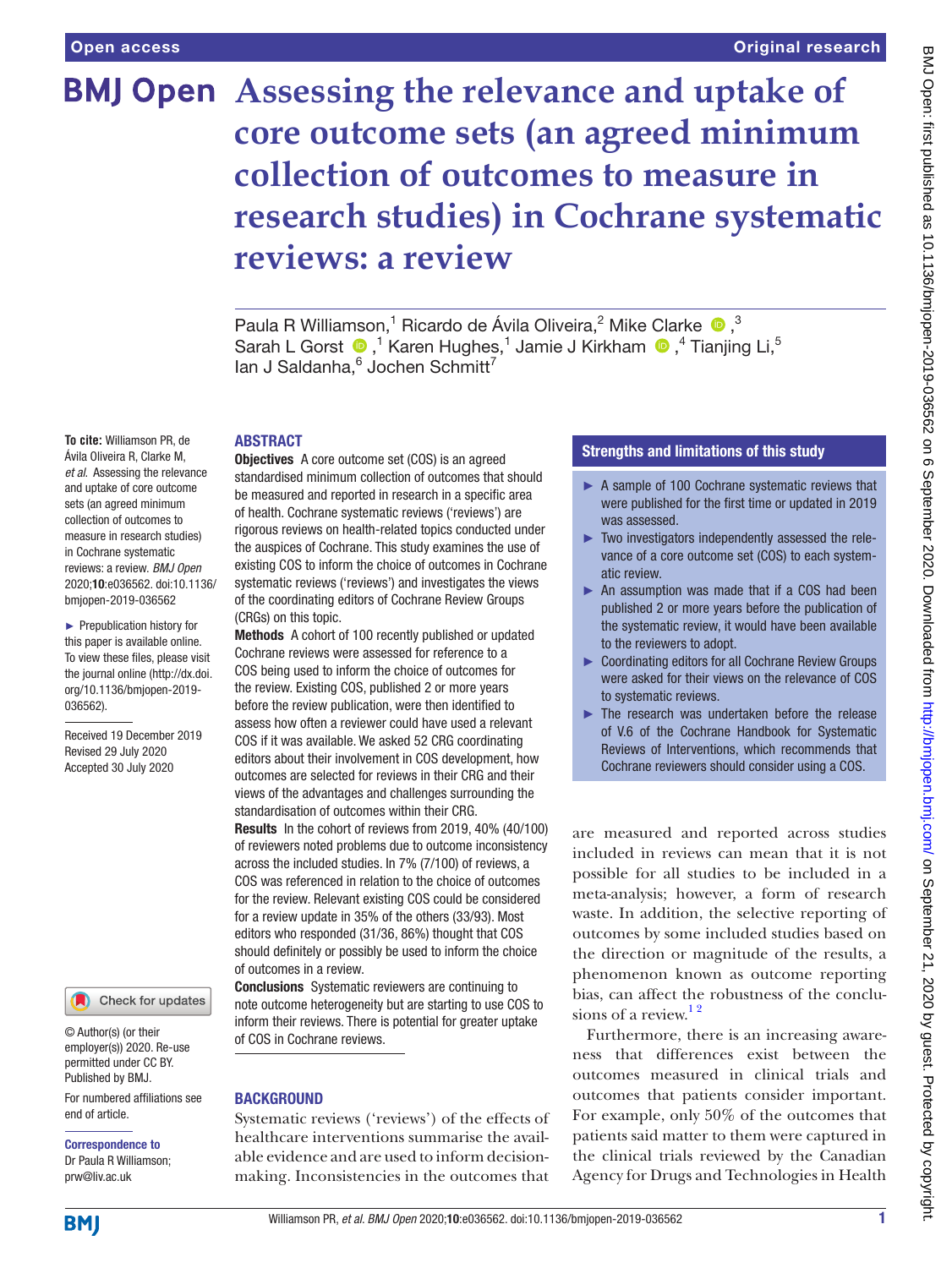Common Drug Review.<sup>[3](#page-6-1)</sup> Such problems also contribute to research waste.<sup>[4](#page-6-2)</sup>

One solution to these problems with the choice of outcomes is for clinical trialists in a particular topic area to measure and report, at a minimum, a core outcome set (COS), which would then be used in reviews addressing that same topic area. A COS is an agreed standardised collection of outcomes that should be measured and reported in a specific area of health. It does not preclude the inclusion of additional outcomes, but represents the minimum for all research studies in the topic area. The scope of a COS refers to the specific area of health or healthcare of interest to which the COS is to be applied, defined in terms of the health condition, population and healthcare interventions covered. Thus, within a particular topic area there may be multiple COSs, depending on whether a COS is developed for different populations, for example adults versus children, or localised versus advanced disease. A COS may be developed to apply to any intervention for that condition, or it may be for specific types, for example surgery.

Minimum standards have been established for devel-oping COS.<sup>[5](#page-6-3)</sup> According to these standards, as a minimum, the stakeholders who should be involved in developing a COS should be those with lived experience of the condition, health professionals caring for those with lived expe-rience and those undertaking research in the condition.<sup>[5](#page-6-3)</sup>

The benefits of widespread adoption of a COS are to increase outcome consistency across trials, resulting in a major reduction in selective reporting and maximising the potential for a trial to contribute to meta-analyses of these key outcomes.<sup>[6](#page-6-4)</sup> Of crucial importance is that, given the expectations of relevant stakeholder involvement, the use of a COS should mean trialists are much more likely to measure appropriate outcomes that are relevant to patients.

An additional issue in the choice of outcomes for a systematic review relates to clinical trialists and systematic reviewers sometimes being interested in different types of outcomes.[7 8](#page-6-5) Clarke and Williamson have argued for greater involvement of systematic reviewers in the development and implementation of  $COS<sup>1</sup>$  $COS<sup>1</sup>$  $COS<sup>1</sup>$ , suggesting this might help with planning of reviews and ensuring that reviews identify data for outcomes of interest.

Cochrane reviews are rigorous systematic reviews conducted under the auspices of Cochrane, a global and independent volunteer organisation with the primary goal of conducting evidence syntheses in health. Cochrane is organised operationally into Cochrane Review Groups (CRGs), comprised of an editorial team, information specialists,and authors responsible for reviews within distinct clinical and public health areas. For specific reviews, decisions need to be made regarding outcomes that will be included in the review as well as the subset of key outcomes that will be prioritised for inclusion in the summary of findings (SoF) tables. SoF tables are intended to provide consumers of the review with the key findings of the review.

Each CRG is led by a coordinating editor who oversees the production and maintenance of Cochrane reviews. In a 2012 survey of CRG coordinating editors (hereafter 'editors'), the majority (33/45, 73%) thought that COS should routinely be used in the SoF tables. $9^{\degree}$  $9^{\degree}$ At that time, a third of the editors  $(14/45, 31\%)$  reported personal involvement in the development of a COS. The awareness and development of COS have substantially increased over recent years, with more than 100 new COS published between 2012 and 2019 and at least 200 more in development.<sup>10–16</sup> A series of guidelines have been published to improve the design and reporting of  $COS development.$ <sup>[17–20](#page-6-8)</sup> The relevance of COS to defining review questions and planning the review, as well as the inclusion of patient-centred outcomes within COS, is acknowledged in the 2019 version of the Cochrane Handbook for Systematic Reviews of Interventions, which states, 'where available, established sets of core outcomes should be used'.<sup>21</sup> One notable link between COS development and Cochrane is the work of the Cochrane Skin Group on the Cochrane Skin Core Outcome Set Initiative  $(CS-COUSIN).<sup>22 23</sup>$  $(CS-COUSIN).<sup>22 23</sup>$  $(CS-COUSIN).<sup>22 23</sup>$  The mission of this group is to standardise outcomes in dermatology clinical trials in order to make trial evidence more comparable and, thereby, to strengthen the quality, interpretability and ability of systematic reviews to facilitate evidence-based decisionmaking in dermatology.

In this paper, we examine current practices of Cochrane systematic reviewers in relation to the use of COS in choosing outcomes, and the current views of CRG editors regarding the adoption of COS in their CRGs.

# **METHODS**

# Assessment of Cochrane reviews in relation to COS

Although a formal protocol was not developed for this study, the following approach was agreed among the research team in advance. We examined the first 100 new or updated Cochrane intervention reviews published in 2019 (dated 1 January to 8 March). We chose to restrict to reviews published in 2019 in order to determine contemporary practices regarding outcome choice in Cochrane reviews. The sample size was a pragmatic choice, to give a reasonable number of reviews that we could assess in a reasonable period of time.

We examined whether, in the completed version of the review, the review authors: (1) mentioned using a COS to choose outcomes for the review, even if all the outcomes in the COS may not have been used; (2) identified any problems with outcome inconsistency across the studies included in the review and (3) noted the need for development of a COS. We extracted information that may have been reported in any section of the completed review. One investigator (among IJS, JJK, KH, PRW, RdAO and TL) extracted information from each review and one investigator (between MC and IJS) verified the extracted information.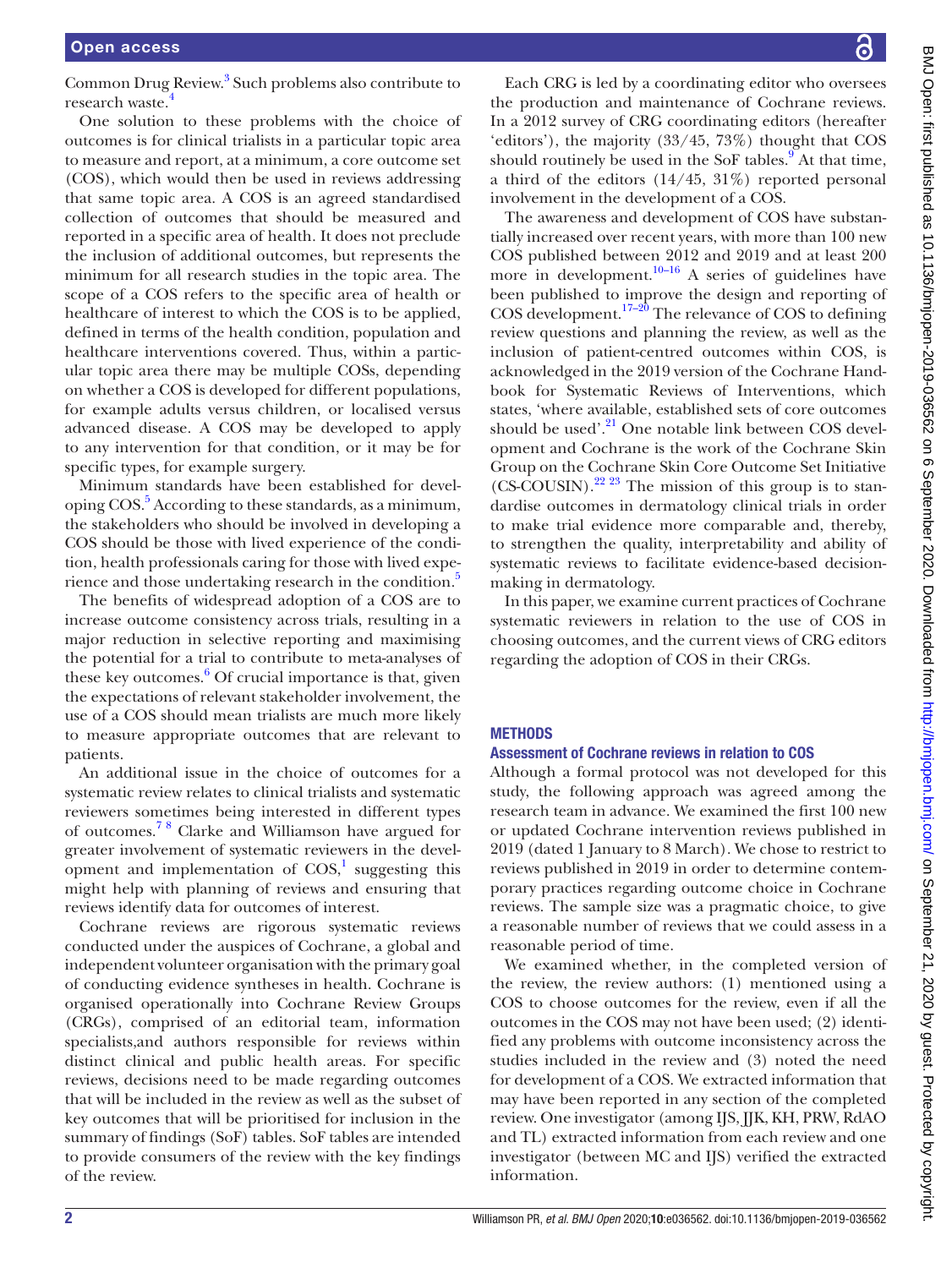Open access

For each review, we searched the Core Outcome Measures in Effectiveness Trials (COMET) Database (a regularly updated online repository of COS studies) to establish whether a COS with a relevant scope (even if not an exact match) had been published by 31 December 2016, such that it might have been available to inform outcome choice at the planning stage for reviews that were published more than 2 years later. For reviews where no such COS was found, the COMET Database was also searched for COS published since 1 January 2017, to determine whether a relevant COS may be available for consideration when the Cochrane review is updated. Two investigators (SLG and PRW) assessed the potential relevance of identified COS independently and then compared their assessments, following an approach used previously (data available on request).<sup>2</sup>

## Coordinating editors of CRGs

Consistent with the approach used in our 2012 survey, $7$  we emailed the editors of all 52 CRGs (as of 2019) requesting them to provide information on their involvement with COS development and their CRG policy with regards to outcome selection for reviews and prioritisation of outcomes for associated SoF tables. They were presented with a breakdown of the total number of completed and ongoing COS for research, with references, that were within the scope of their CRG [\(figure](#page-2-0) 1 summarises the number of COS by topic area).

This list of COS was compiled from the annual update of a review of COS studies conducted by the COMET initiative and was last updated in 2018.

Editors were also asked about their opinions on the standardisation of outcomes within their CRG, including what they thought were up to three main advantages and three main challenges of standardising outcomes across all reviews in a particular condition covered by their CRG. They were provided with the responses from the 2012 survey for their CRG and were asked to indicate whether those earlier responses remained the same or to identify any changes of opinion.

Expanding on our 2012 survey, we requested them to provide details of any examples where a COS had been considered to guide the choice of outcomes to include in a Cochrane review or a SoF table. Second, we described the aims of the CS-COUSIN initiative and asked editors for their views on the relevance and feasibility of establishing links between their CRG and an equivalent COS group.

Responses were collected between 26 February and 30 April 2019. Non-responders were contacted every 3 weeks during this period with reminders to participate.

# Analysis

The data from the assessment of Cochrane reviews were analysed descriptively. The lists of advantages and challenges of COS suggested by editors was independently reviewed by two authors (JJK and PRW) and coded using the categories identified in the 2012 survey, allowing new categories to be added. Discrepancies in categorisation were resolved through discussion.

<span id="page-2-0"></span>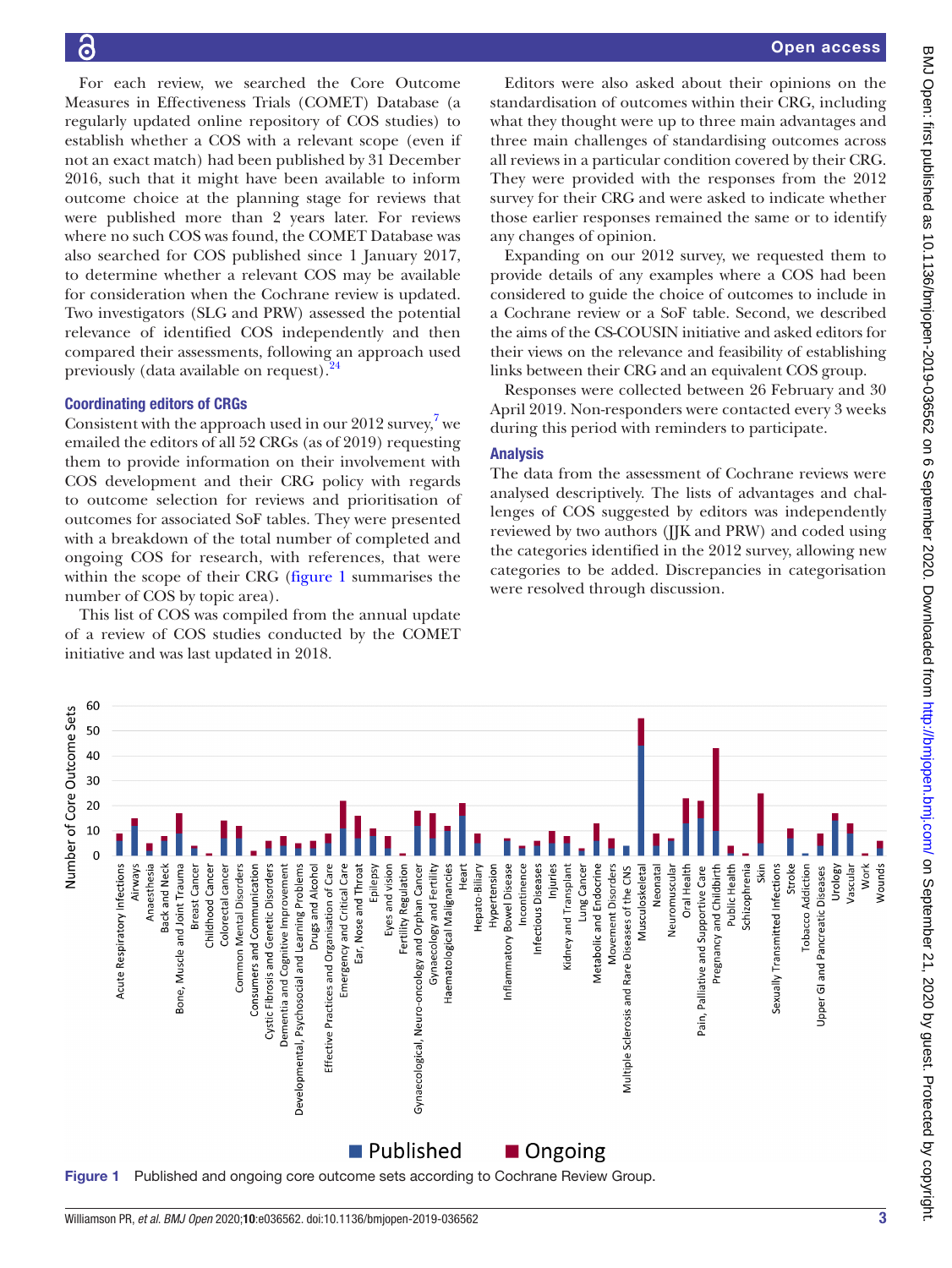#### Patient and public involvement

Patients or the public were not involved in the design, conduct or reporting of this research.

#### RESULTS

# Assessment of Cochrane reviews in relation to use of COS to inform outcome choice

The reviews assessed addressed a range of health conditions [\(table](#page-3-0) 1). Forty-one of the 52 current CRGs (79%) were represented. Forty reviews (40%) identified problems of inconsistency in outcomes in included studies; in five of these, the authors also explicitly noted the need for development of a COS.

Seven of 100 (7%) reviews mentioned (or cited) a COS in relation to choosing outcomes for the review. A further three reviews, while not mentioning a COS in relation to choosing outcomes for the review and not specifically recommending the use of a COS, made observations about existing COS. One review noted that several patient-important outcomes identified in an existing COS were absent from most of the review's included studies. One review acknowledged an existing COS, noting that the trials in the review continued to report inconsistent outcomes, and noted that further work was needed on how the outcome domains in the COS should be measured to facilitate future reviews. The third review recommended that researchers should adopt the definition of a particular outcome domain of interest to the review as provided in an existing COS.

For the 90 reviews not referring to a COS, a relevant COS was found to have been published in 2016 or earlier in 24 reviews. Thus, of 93 reviews not referencing a COS in relation to choosing outcomes for the review, in 27 (29%) cases, this could have been possible.

In summary, of the 100 reviews, a COS from 2016 or earlier was available for 34 reviews (34%). Of those 34 reviews, a COS was used in 7 reviews (21%). In a further six reviews, a relevant COS was published in 2017 or later. Thus, a relevant COS could be considered during the updating of at least 35% (33/93) of the reviews that have not already used a COS.

#### Editors' views

Thirty-eight (73%) of the 52 CRG editors responded to our emails, although some did not provide a response to all questions. Two-thirds of the editors (23/35, 66%) had been involved in the development of a COS, 8 editors prior to the 2012 survey and 15 since then.

As of 23 April 2019, the COMET Database contained 323 published and 242 ongoing COS across all CRGs, ranging from 0 (hypertension and sexually transmitted infections) to 54 (musculoskeletal) ([figure](#page-2-0) 1). The total number of published and ongoing COS was slightly higher for CRGs whose editors responded in 2019 (median 9, IQR 5–16.5) compared with not (median 7, IQR 5–9).

Of 22 editors who responded in both 2012 and 2019, 64% noted in 2012 that COS should be used in SoF; this percentage rose to 91% in 2019.

<span id="page-3-0"></span>Table 1 Health conditions addressed in the 100 Cochrane reviews assessed in relation to use of COS

| <b>ICD-11</b><br>code | Disease area                                                          | N(%)   |
|-----------------------|-----------------------------------------------------------------------|--------|
| 12                    | <b>Respiratory system</b>                                             | 11(11) |
| 16                    | Genitourinary system                                                  | 11(11) |
| $\overline{2}$        | Neoplasms                                                             | 9(9)   |
| 11                    | Circulatory system                                                    | 8(8)   |
| 1                     | Infectious or parasitic diseases                                      | 5(5)   |
| 8                     | Nervous system                                                        | 5(5)   |
| 13                    | Digestive system                                                      | 4(4)   |
| 15                    | Musculoskeletal system                                                | 4(4)   |
| 9                     | <b>Visual system</b>                                                  | 4(4)   |
| 14                    | Skin                                                                  | 3(3)   |
| 24                    | Factors influencing health status or<br>contact with health services  | 3(3)   |
| 4                     | Immune system                                                         | 2(2)   |
| 5                     | Endocrine, nutritional or metabolic<br>diseases                       | 2(2)   |
| 6                     | Mental, behavioural or<br>neurodevelopmental                          | 2(2)   |
| $\overline{7}$        | Sleep-wake disorders                                                  | 2(2)   |
| 17                    | Conditions related to sexual health                                   | 2(2)   |
| 3                     | Blood or blood-forming organs                                         | 1(1)   |
| 10                    | Ear or mastoid process                                                | 1(1)   |
| 19                    | Certain conditions originating in the<br>perinatal period             | 1(1)   |
| 21                    | Symptoms, signs or clinical findings,<br>not elsewhere classified     | 1(1)   |
| 22                    | Injury, poisoning or certain other<br>consequences of external causes | 1(1)   |
| 23                    | External causes of morbidity or<br>mortality                          | 1(1)   |
| $ICD-11$<br>code      | No specific Miscellaneous                                             | 17(17) |

ICD-11, International Classification of Diseases 11th Revision.

## CRG outcome policies

Figures [2 and 3](#page-4-0) show the policies of CRGs for outcome selection for reviews [\(figure](#page-4-0) 2) and for SoF tables [\(figure](#page-4-1) 3); both show a reduction in a policy of authors' discretion since 2012, to 49% in 2019. Currently, 40% (14/35) of CRGs have a centralised policy for both review and SoF table outcome choice. Four editors (11%) indicated that outcome choice was now a negotiation between authors and the editorial team, with input from peer reviewers.

In 2019, half of the editors  $(18/36; 50\%)$  thought that COS should definitely be considered in the process of choosing outcomes for an SoF, while a further 13 (36%) editors thought that COS could possibly be used in some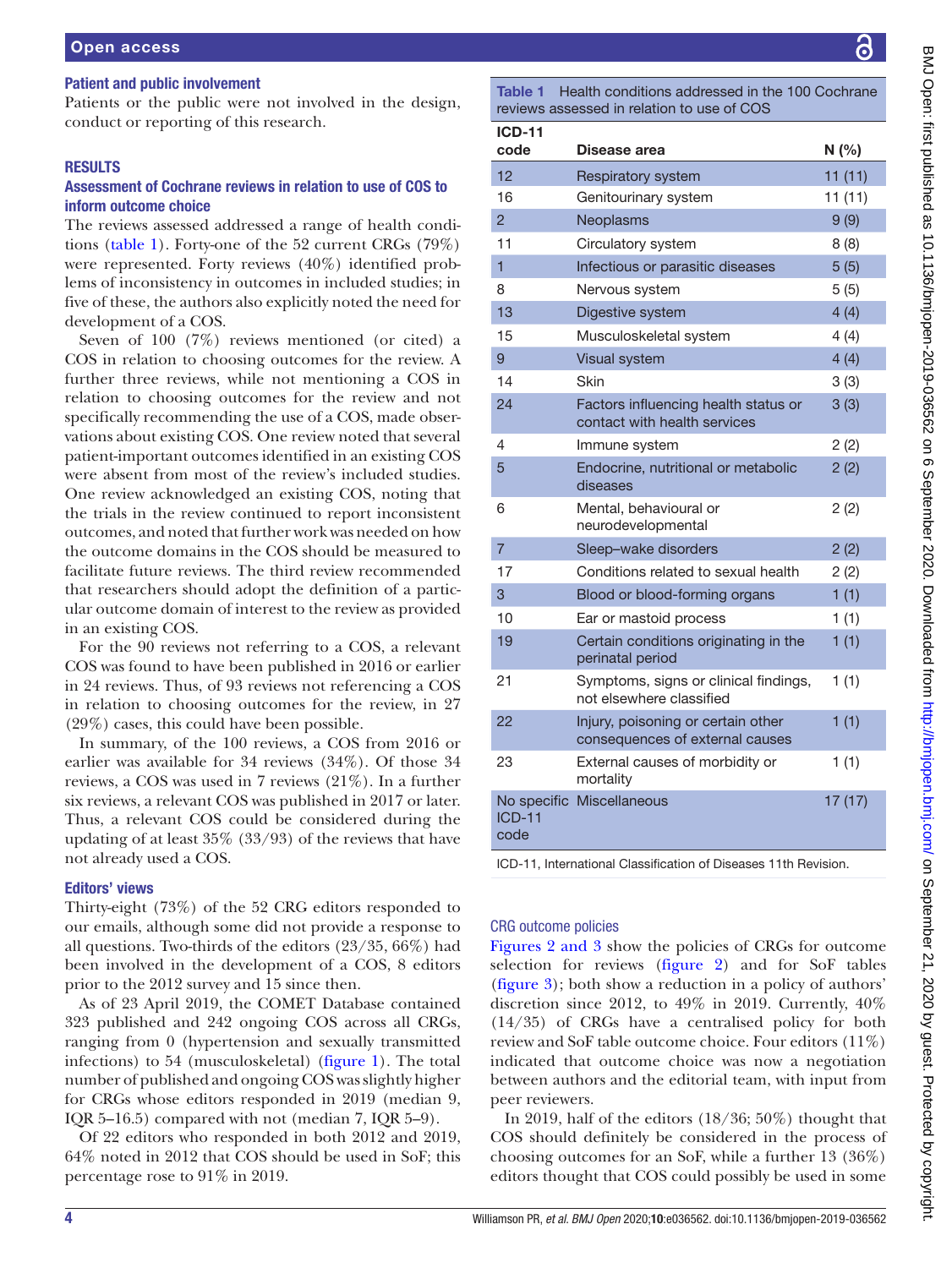2019 n/32 (%\*)

39 (98) 27 (84)

16 (40) 10 (45)

13 (33) 5 (16)

6 (15) 0 (0)

2012 n/40 (%\*)

<span id="page-4-2"></span>

## Reduces outcome reporting bias  $6 (15)$  1 (3) Reduces resource requirement (eq.  $1(3)$   $1(3)$ Challenges 2012 n/42 (%\*) 2019 n/36 (%\*) Development of a COS 23 (55) 8 (22) Something about scope 21 (50) 28 (78) How to persuade authors/trialists/ 20 (48) 14 (39) 'How' to measure once the 'what' 11 (26) 3 (8) Important outcomes not currently being measured  $2(5)$  1 (3) Resource to develop 2 (5) 3 (8) Updating process 2 (5) 2 (6) Conflict of interest 1 (1) 0 (0) Limits authors  $0 (2)$  3 (8)

\*Percentages represent the number of Cochrane Review Group coordinating editors who mentioned each advantage/challenge. COS, core outcome set.

COS may limit review authors due to a lack of flexibility in outcome choice.

# Links between CRG, COS developers and guidance

Eight editors identified cases where the outcome choice in at least one review in their group had been informed by a COS. The majority (22/26, 85%) of editors thought that links between their CRG and COS developers in their field would be a good idea in principle, while four could see no benefit. In addition to the Cochrane Skin Group, three CRGs had already established such links: the Cochrane Musculoskeletal Group with the Outcome Measures in Rheumatology initiative,<sup>25</sup> the Cochrane Kidney and Transplant Group with the Standardising Outcomes in Nephrology initiative $26$  and the Cochrane Pregnancy and Childbirth Group with the Core Outcomes in Women's and Newborn Health initiative.<sup>27</sup>

The major perceived barriers to establishing links between CRGs and COS developers were related to



Ō

<span id="page-4-0"></span>Figure 2 CRG outcome choice policies. Denominators are (n=45) and (n=35) for 2012 and 2019, respectively. CRG, Cochrane Review Group.

circumstances if relevant to the specific review and if the COS was developed using a 'quality' consensus approach. Two (6%) editors thought that COS should not be used in the SoF tables because they can lead to the inclusion of unnecessary outcomes. One editor did not think that the inclusion of COS in SoF tables was relevant, because they did not think COS were used in their topic area. Two editors were unsure because they were aware that many COS contain more than the maximum of seven outcomes that Cochrane allows for SoF tables.

# Advantages and challenges of standardising outcomes in Cochrane reviews

For both the advantages and challenges associated with standardising outcomes across reviews ([table](#page-4-2) 2), the three most commonly listed were the same as in the 2012 survey. Just under half of the editors consider an advantage of using a COS to be that the outcomes are likely to be more appropriate.

One notable difference from 2012 was a shift from the most frequently listed challenge being COS development (55% in 2012, falling to third place on 22% in 2019) to deciding when a COS should be applied (in relation to the scope of the review and the scope of the COS) in 2019 (78%). One new challenge identified in 2019 by three editors (8%) was the perception that the use of a



<span id="page-4-1"></span>Figure 3 CRG SoF table choice policies. Denominators are (n=45) and (n=35) for 2012 and 2019, respectively. CRG, Cochrane Review Group; SoF, summary of findings.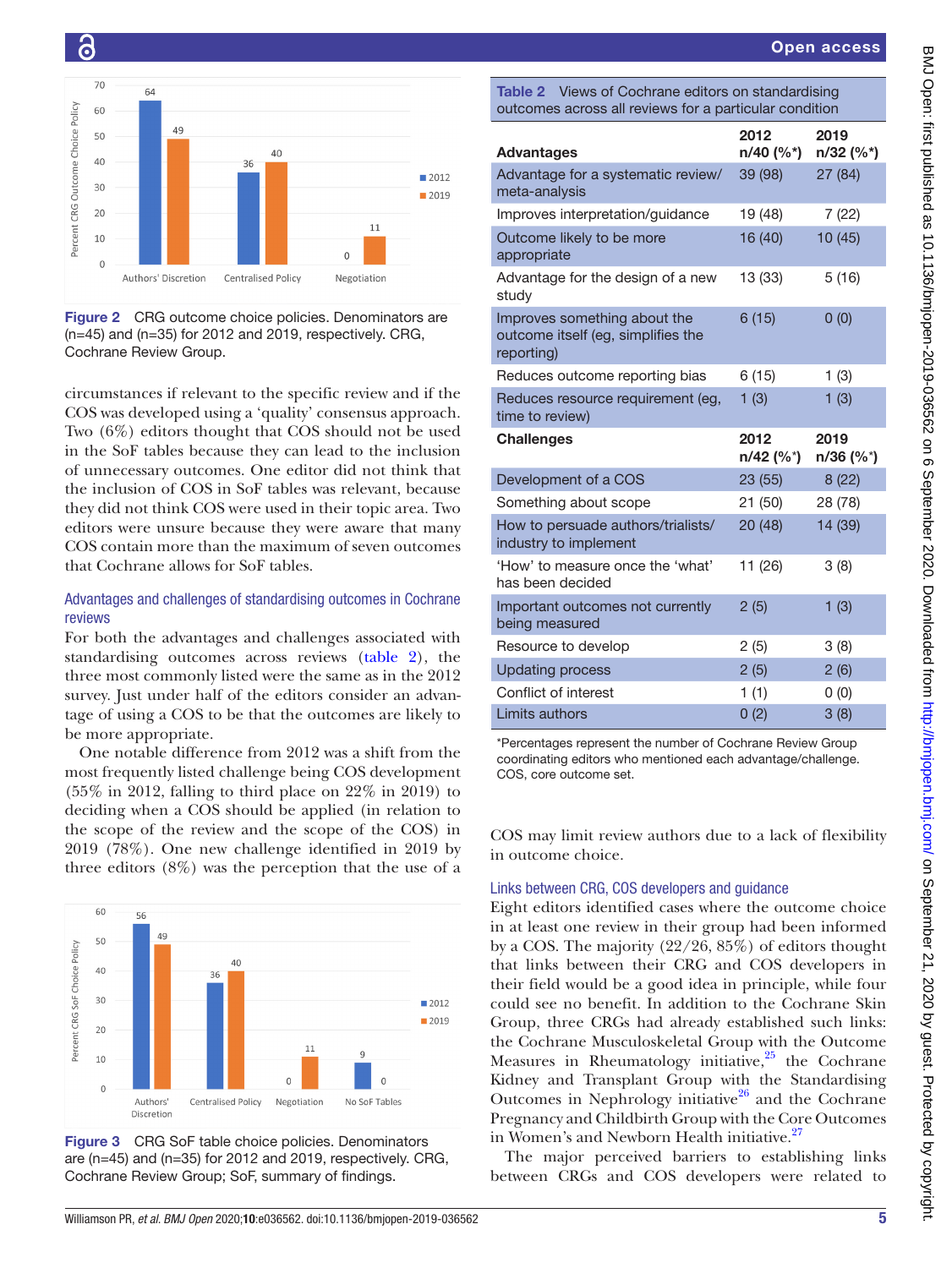lack of resources, mainly lack of time (mentioned nine times) and funding to coordinate (mentioned five times). Conflicts of interest, the potential for poor communication between members and lack of knowledge on how to manage such links were also quoted as potential barriers to implementation.

#### **CONCLUSIONS**

Our study has demonstrated that Cochrane systematic reviewers note widespread outcome inconsistency across studies. We found that almost all CRG editors think that COS should definitely or possibly be used in SoF tables, and that reviewers are beginning to use COS to inform their choice of outcomes.

We have documented an increased level of involvement of CRG editors in COS development studies since 2012. The COS-STAD (Core Outcome Set-Standards for Development) guidance identifies three stakeholder groups as the minimum for input into the development of a COS: patients or their representatives, healthcare professionals and those who will use the COS in research.<sup>17</sup> Consensus was not quite achieved that a fourth group, those who will use the research that should use the COS (eg, systematic reviewers, guideline developers, policy makers and regulatory agencies), should always be involved. COS-STAD participants may have wanted to avoid setting a minimum standard when there was limited experience of engaging with these particular stakeholder groups. If the involvement of Cochrane reviewers in COS development studies continues to increase, it would seem appropriate to review the standard in due course.

The majority of editors were in favour of cooperation between their CRG and COS developers in their field; however, the most frequently mentioned potential barriers, such as lack of time, resources and funding, will need to be addressed to achieve this. The affiliation of a COS development initiative to a CRG, as with CS-COUSIN in dermatology,<sup>[22 23](#page-6-10)</sup> could offer easier access to information about outcomes previously measured in trials, and to Cochrane's international network of consumers, healthcare professionals and researchers in the field. Additionally, close interaction between COS development and CRGs should support COS implementation. For the dermatology outcome research community, the formal affiliation of COS development groups to Cochrane is considered an important advantage. This strategy has led to the affiliation of 15 COS groups to CS-COUSIN since its initiation in 2015. $22^{223}$ 

Our study has some limitations. No formal protocol was developed for this study; however, the research team had agreed the methodological approach prior to commencing the study.

Second, we achieved a 73% response rate from CRG coordinating editors. While this rate is acceptable, it is conceivable that non-response bias may have arisen as a result of a lack of interest or awareness about COS among editors not responding. A third limitation may have

been our assumption that if a COS had been published 2 or more years before the publication of the systematic review, it would have been available to the reviewers to adopt. This may not have always been true. Previous studies have found that reviews generally, $^{28}$  and Cochrane reviews specifically,<sup>29</sup> take an average of less than 2 and 2.4 years to be completed, respectively. This suggests that our assumption regarding availability of the COS to the systematic reviewers may not be unreasonable.

Cochrane now recommends that reviewers should consider using COS where these exist.<sup>18</sup> Our study identifies some implications for practice when following this guidance. The COMET database of COS (available online at <http://www.comet-initiative.org/>) is free, searchable and covers a range of health fields. Using a given COS for a given systematic review involves, at the least, an assessment of the appropriateness of the topic, scope, stakeholder representation and currency of the COS. We recommend that, when a potentially appropriate COS exists for a given systematic review, the authors should either use it to inform their choice of outcomes or justify their reason for not using it. In addition, authors of Cochrane reviews, especially those that identify outcome inconsistency in included studies, should take the opportunity to move their respective fields forward by explicitly noting the need for COS, recommending COS development and participating in the COS development process.

Our study has some implications for research. The assessment presented here will act as a benchmark for subsequent evaluation of the implementation of the guidance in the Cochrane Handbook that is specific to using COS when choosing outcomes for Cochrane reviews. We note that 66% of the review topics, from 31 CRGs, did not have a relevant COS. Future research should include identification of priority areas for COS development.

The use of COS for a systematic review in turn may influence clinical trialists to use that same COS to ensure that their trials can contribute fully to subsequent reviews and meta-analyses. Given the continued problem of outcome inconsistency in studies documented in Cochrane reviews, and the fact that four CRGs have already established links to COS development groups, this topic could be a potential area for strategic development of Cochrane. Such greater uptake of COS across the healthcare research ecosystem could help improve research and thereby improves healthcare and health.

#### Author affiliations

<sup>1</sup>MRC North West Hub for Trials Methodology Research, University of Liverpool and member of Liverpool Health Partners, Liverpool, UK

2 DECIR Faculdade de Medicina, Universidade Federal de Uberlândia, Uberlândia, Brazil

<sup>3</sup>Northern Ireland Methodology Hub, Centre for Public Health, Queen's University Belfast, Belfast, UK

4 Centre for Biostatistics, Manchester Academic Health Science Centre, University of Manchester, Manchester, UK

5 Department of Ophthalmology, University of Colorado Denver, Denver, Colorado, USA

<sup>6</sup> Center for Evidence Synthesis in Health, Brown University School of Public Health, Providence, Rhode Island, USA